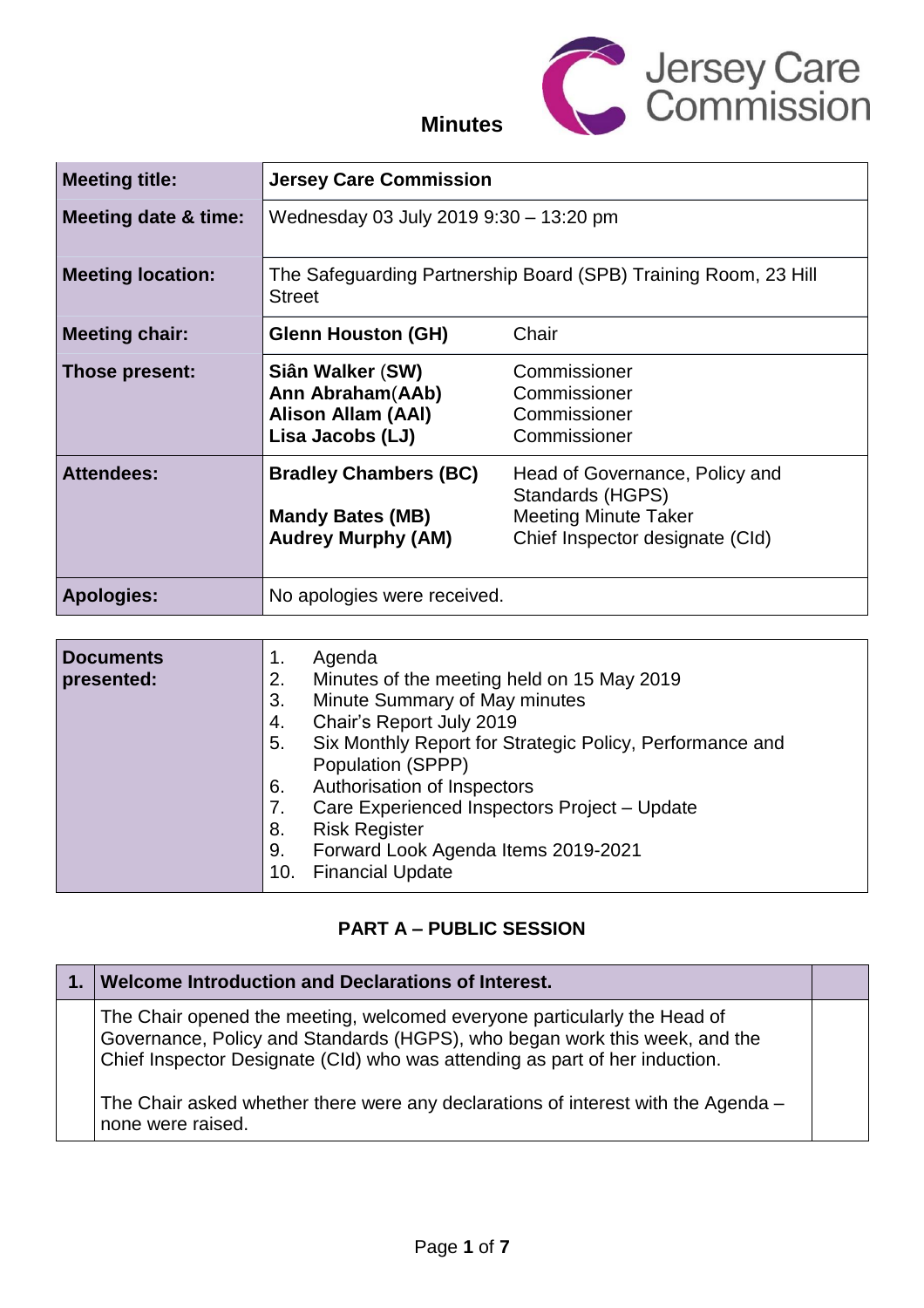| 2. | Minutes of last meeting, Matters Arising and review of Actions                                                                                                                                                                                                                                                                                                                                                          |           |
|----|-------------------------------------------------------------------------------------------------------------------------------------------------------------------------------------------------------------------------------------------------------------------------------------------------------------------------------------------------------------------------------------------------------------------------|-----------|
|    | The minutes of the meeting of 15 May 2019 (document 2) were agreed as an<br>accurate record, with the following amendments:<br>BC be shown to be present for both parts of the meeting.<br>Action points are to be numbered with the ordinal number of the month that the<br>$\bullet$<br>meeting was held in, rather than the ordinal number of the meeting itself. The<br>Action points to be renumbered accordingly. |           |
|    | SW proposed acceptance of the amended minutes, which was seconded by AAI. The<br>amended minutes to be circulated.                                                                                                                                                                                                                                                                                                      |           |
|    | <b>Review of Actions:</b><br>Action 05/05/17 is complete and can be removed.                                                                                                                                                                                                                                                                                                                                            |           |
|    | <b>Matters Arising:</b><br>The Board discussed the policies to be developed in action 02/05/17<br>(renumbered P1), and agreed with the HGPS that the two policies which<br>should have priority are a policy for escalation, enforcement and                                                                                                                                                                            |           |
|    | representation, and a policy for inspection of registered premises and services.<br>Draft policies should be brought to the September and November Board<br>meetings, and the Forward Look should be so updated, the HGPS to prepare.<br>• The Board agreed that in respect of action 01/02/2019 (renumbered P2) the<br>Code of Practice for Registration under the Piercing and Tattooing (Jersey)                     | <b>BC</b> |
|    | Law 2002 should be scheduled for the January 2020 Board Meeting. The<br>HGPS to research and prepare.                                                                                                                                                                                                                                                                                                                   | <b>BC</b> |
|    | SW suggested that the Minute Summary (document 3) as produced for each<br>$\bullet$<br>meeting could be used as valuable engagement and will send a link to the<br>Lambeth Council newsletter to the HGPS as an example.                                                                                                                                                                                                | <b>SW</b> |

| 3. | <b>Chair's Report</b>                                                                                                                                                                                                                                                                                                                                                                        |  |
|----|----------------------------------------------------------------------------------------------------------------------------------------------------------------------------------------------------------------------------------------------------------------------------------------------------------------------------------------------------------------------------------------------|--|
|    | The Chair briefly covered the items detailed in his report (document 4), and advised<br>that:                                                                                                                                                                                                                                                                                                |  |
|    | • he and the Cld had spent several days in Jersey over 24 to 26 June to conduct<br>a de-brief with Christine Blackwood (CB) who had now retired as the Head of<br><b>Professional and Care Regulation</b>                                                                                                                                                                                    |  |
|    | • he, the Cld and the HGPS met with Rachel Williams, Director of SPPP (RW),<br>and Tom Walker, Director General of SPPP (TW), and also met with Matthew<br>Berry, Legal Advisor, Law Officers on 02 July, and the introductions were very<br>useful                                                                                                                                          |  |
|    | • the report from the Independent Care Inquiry Panel Review had not yet been<br>released, and it was understood that the report may not be ready to be made<br>available prior to the States of Jersey (SoJ) Summer recess, in which case,<br>Commissioners should be aware that the publication date of the report may be<br>close to the release of the Ofsted Inspection progress report. |  |
|    | Commissioners discussed the responsibilities of the JCC in respect of mental health<br>services in the island, and concluded that mental health cannot be separated from                                                                                                                                                                                                                     |  |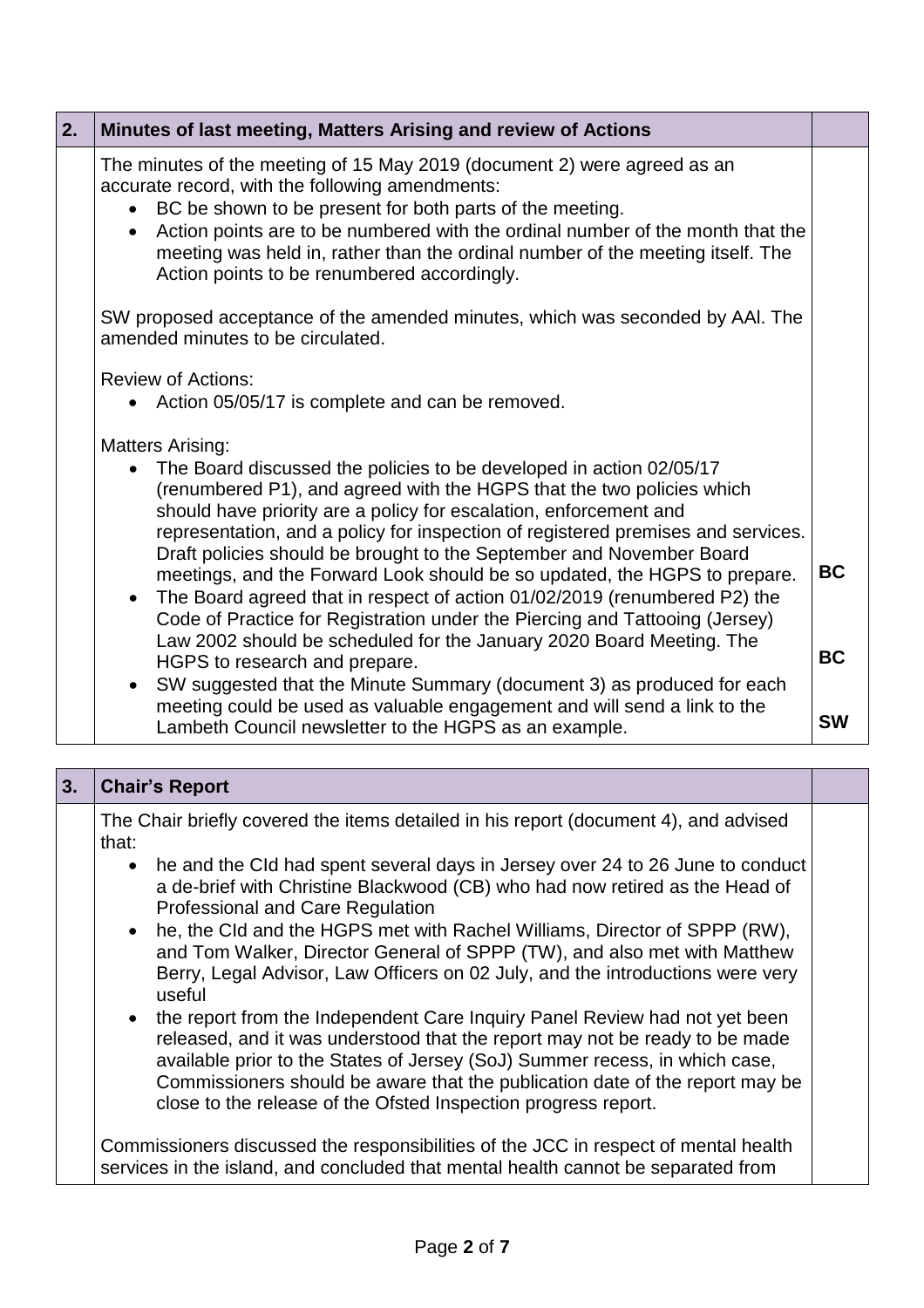the care of adults or children, therefore the JCC holds a responsibility to be interested and active in the area of mental health provision, but, as cautioned by the HGPS, has limited resources, and capacity. The Board agreed that the Commission has the capacity to gather intelligence on mental health provision, and should therefore liaise with Caroline Langdon, Director General of Health and Community Services, Rob Sainsbury, Managing Director of Jersey General Hospital, and Richard Renouf, the Minister for Health. **GH** 

| 4. | Head of Governance, Policy and Standards (HGPS) Update                                                                                                                                                                                                                                                                                                                                                                                                                                                                                                                                                                                                                                                                                                                                                                                                                                                                                                                                                                                                                                                                                                                                                                                                                                                                                                                                                                                                                                                                                                                                                                                                                                                                                                                                                                                                                                                                                                                                                                                                                                                                                                                                           |                        |
|----|--------------------------------------------------------------------------------------------------------------------------------------------------------------------------------------------------------------------------------------------------------------------------------------------------------------------------------------------------------------------------------------------------------------------------------------------------------------------------------------------------------------------------------------------------------------------------------------------------------------------------------------------------------------------------------------------------------------------------------------------------------------------------------------------------------------------------------------------------------------------------------------------------------------------------------------------------------------------------------------------------------------------------------------------------------------------------------------------------------------------------------------------------------------------------------------------------------------------------------------------------------------------------------------------------------------------------------------------------------------------------------------------------------------------------------------------------------------------------------------------------------------------------------------------------------------------------------------------------------------------------------------------------------------------------------------------------------------------------------------------------------------------------------------------------------------------------------------------------------------------------------------------------------------------------------------------------------------------------------------------------------------------------------------------------------------------------------------------------------------------------------------------------------------------------------------------------|------------------------|
|    | The HGPS:<br>explained to the meeting that at present it appeared that only one provider had<br>$\bullet$<br>not met the 30 June deadline to apply for registration. It is acknowledged that<br>there are mitigating circumstances surrounding this delay and that the team<br>remain in close contact with that provider<br>shared the headline budget figures (document 10) and explained that a deficit<br>$\bullet$<br>is predicted in the budget at the year end, and that RW and TW had been<br>appraised, and had noted the position.<br>advised the Board of recruitment issues, as a staff member is leaving a part-<br>time post in mid-July, and a secondment from social security continues on an<br>indefinite basis, confirmation will be sought. The HGPS recommended acting<br>quickly to fill the vacant posts, given the current pressure on the team to<br>manage the applications that have come in, and explained that he has<br>experience in recruiting for the Government of Jersey (GoJ).<br>The Board discussed the uncertainty about income in 2019, and the Chair advised<br>that a GoJ rationalisation exercise may affect the team. The Chair will, if necessary,<br>write to TW about any increase in the deficit at the beginning of quarter 4. It was felt<br>that the figures provided did not help the Board to understand the financial position,<br>and the HGPS will meet with Luisa Rodrigues, Financial Accountant, to review how<br>the financial report is structured and whether it can be refined to better meet the Care<br>Commission's requirements.<br>The Board noted the pressures on the team, and the HGPS agreed to confirm<br>whether current secondment could be extended or made permanent.<br>The Chair advised that the consultation on the structure of the SPPP Directorate may<br>impact on job roles, vacancies and recruitment.<br>The CId explained that given the current pressure on the team, her recommendation<br>was that inspections of registered care services be continued in accordance with the<br>mandatory requirement of at least one inspection per annum and that new<br>applications be processed accordingly. | <b>BC</b><br><b>BC</b> |
|    |                                                                                                                                                                                                                                                                                                                                                                                                                                                                                                                                                                                                                                                                                                                                                                                                                                                                                                                                                                                                                                                                                                                                                                                                                                                                                                                                                                                                                                                                                                                                                                                                                                                                                                                                                                                                                                                                                                                                                                                                                                                                                                                                                                                                  |                        |

### **5. Six Month Report for SPPP**

The HGPS reported on the completion of the six monthly report required by SPPP (document 5). Amendments were agreed as follows: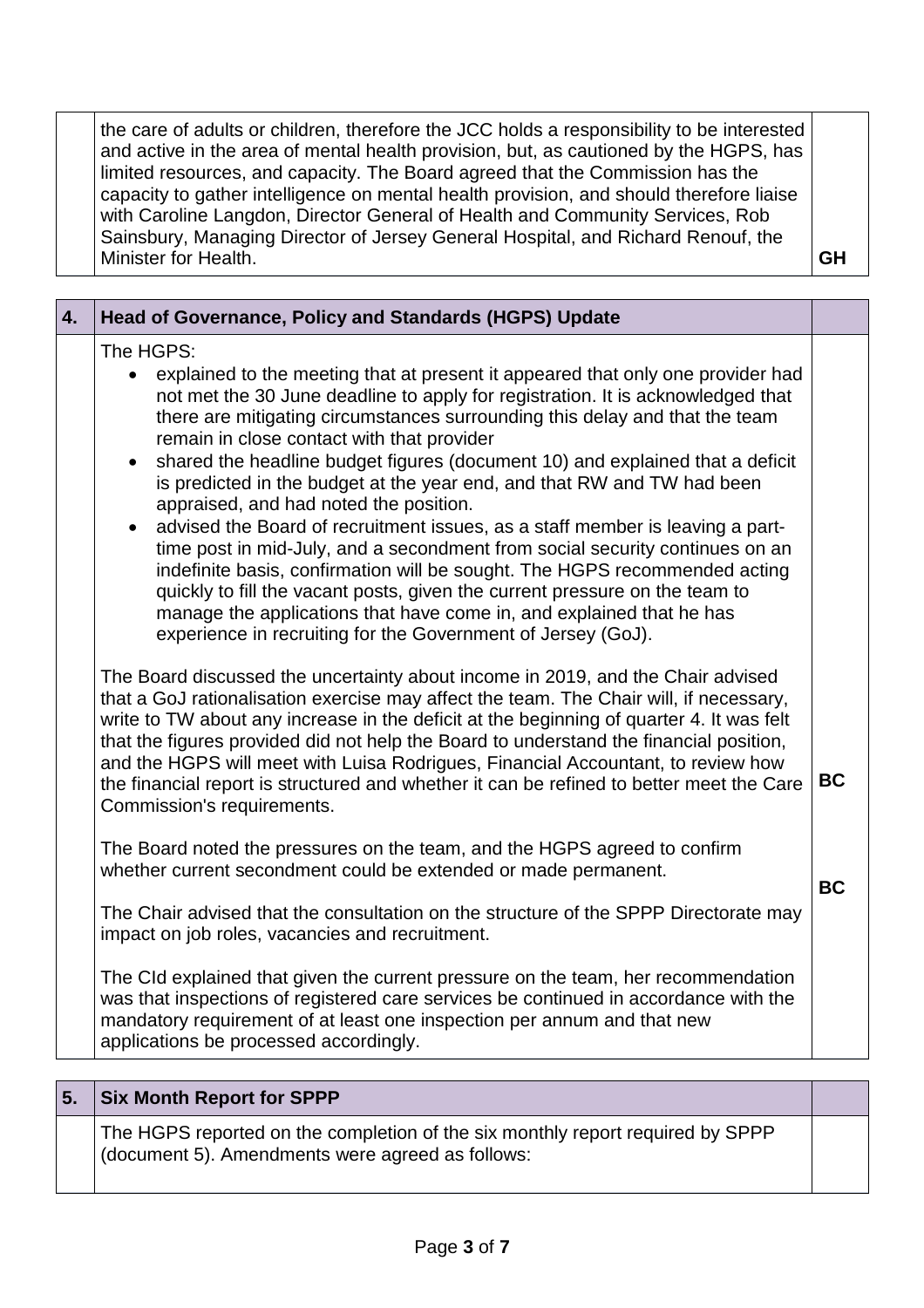| • p. 3 add the regulation of Piercing and Tattooing premises and practitioners,<br>and laser premises                                                                                                                                                                                                                                                                                |           |
|--------------------------------------------------------------------------------------------------------------------------------------------------------------------------------------------------------------------------------------------------------------------------------------------------------------------------------------------------------------------------------------|-----------|
| p. 5 remove 'response to Regulations yet to be drafted' from the last bullet<br>point                                                                                                                                                                                                                                                                                                |           |
| p. 6 first section - the sentences: 'Pre-registration inspections will be carried<br>out as part of the inspection process, but will not be published. Reports of<br>announced and unannounced inspections once registered will be accessible<br>on the Jersey Care Commission's website.' To be added after 'June 2019'<br>p. 6 remove the word 'Introduce' from the second heading |           |
| • p. 6 amend the last sentence of section two to read' However, applications for<br>registration have been received for seven services.'                                                                                                                                                                                                                                             |           |
| p. 6 third section, change the number 50 to 70.<br>p. 7 third section Add the sentence 'Commissioners visited several service<br>providers in quarters 1 and 2 of 2019.'                                                                                                                                                                                                             |           |
| p. 8 first section, change the last sentence to: 'This is ongoing and will be<br>complete within the first year.'                                                                                                                                                                                                                                                                    |           |
| p. 8 second section, change the last sentence to: 'Similarly data sharing<br>agreements with the Adult Safeguarding Team and Board will be drafted.'<br>p. 8 Third section, change to: 'The new Chief Inspector will be in post by<br>quarter 4, and is already engaged with staff and Commissioners, a process of<br>induction is underway.'                                        |           |
| • p. 9 the section at the bottom of the page to be moved to the top.<br>p. 9 All answers to be replaced with the statement: 'This information will be<br>produced in the Jersey Care Commission's annual report'                                                                                                                                                                     |           |
| The Board approved the report subject to the agreed amendments, and asked that it<br>be submitted by the HGPS and an updated copy be circulated via Egress.                                                                                                                                                                                                                          | <b>BC</b> |
| The Chair advised that the Memorandum of Understanding with SPPP was due for<br>review in January 2020 and should be reviewed in the November Board meeting, and<br>the Forward Look so updated.                                                                                                                                                                                     | <b>MB</b> |

| 6. | <b>Authorisation of Inspectors</b>                                                                                                                                                                                            |           |
|----|-------------------------------------------------------------------------------------------------------------------------------------------------------------------------------------------------------------------------------|-----------|
|    | The Board considered the Authorisation of Inspectors to Enter and Inspect Premises<br>(document 6) and approved the paper, subject to the HGPS and the CId meeting with<br>Sandra Labey, Chief Pharmacist (SL) in due course. | <b>BC</b> |

| 7. | Report on Progress with Children's Social Work Inspection Services                                                                                                                                                                                                                                                                                                                                                                                                                                                |  |
|----|-------------------------------------------------------------------------------------------------------------------------------------------------------------------------------------------------------------------------------------------------------------------------------------------------------------------------------------------------------------------------------------------------------------------------------------------------------------------------------------------------------------------|--|
|    | • The Chair advised that Mark Rogers, Director General of Children, Young<br>People and Skills (MR) was not able to attend the meeting for item 7 today,<br>and could not provide a deputy to attend in his stead, so he has provided the<br>Board with a report on how the Children's Service is working towards the<br>recommendations in the 2018 JCC inspection report.<br>• The Chair noted that the Board was pleased to have received the report, and<br>that it had taken considerable effort to produce. |  |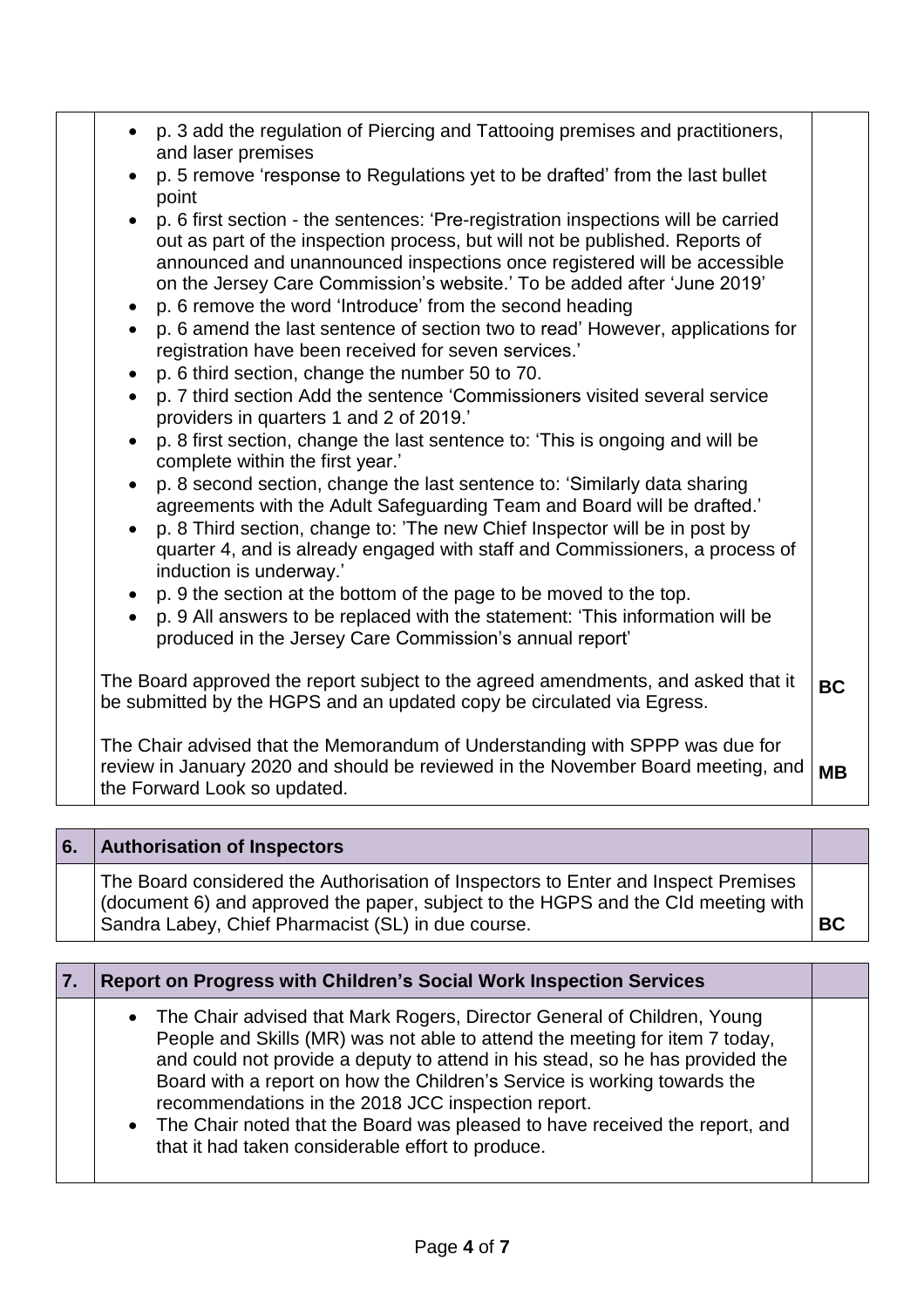| • SW advised the Board of her concerns in respect of Children's Service<br>employing a high number of new staff who are in the first year (Approved and<br>Supported Year of Employment - ASYE) as those staff need a great deal of<br>supervision and support. SW also expressed concern that the figures for<br>supervision in the report, though they have increased, are still not good<br>enough.<br>• AAI advised that she had been in contact with Highlands College regarding<br>tutoring opportunities on the new social work degree course. She advised that<br>some aspects of infrastructure are not yet in place. SW reported that she has<br>not received any further communication from the College in respect of the<br>proposed governance arrangements for the new degree.<br>• AAb was concerned that the rate of progress is too slow, and that there is no<br>sense in the report of any ambition. |            |
|-------------------------------------------------------------------------------------------------------------------------------------------------------------------------------------------------------------------------------------------------------------------------------------------------------------------------------------------------------------------------------------------------------------------------------------------------------------------------------------------------------------------------------------------------------------------------------------------------------------------------------------------------------------------------------------------------------------------------------------------------------------------------------------------------------------------------------------------------------------------------------------------------------------------------|------------|
| • SW advised the Board that she could not see why health and education plans<br>had not been put in place for the small number of children looked after off<br>island.<br>• The Chair noted that the campaign for more foster carers was positive.                                                                                                                                                                                                                                                                                                                                                                                                                                                                                                                                                                                                                                                                      |            |
|                                                                                                                                                                                                                                                                                                                                                                                                                                                                                                                                                                                                                                                                                                                                                                                                                                                                                                                         | <b>GH</b>  |
| The Chair will advise MR that the Report will be shared with Ofsted and will be<br>included on the Commission's website. He asked that Commissioners review the<br>report and provide him with any comments by Friday 12 July, and we may invite MR<br>to the November board.                                                                                                                                                                                                                                                                                                                                                                                                                                                                                                                                                                                                                                           | <b>ALL</b> |

| 8. | Young Care Experienced Inspectors Project - proposal update                                                                                                                                                                                                                                                                                                                                                                                                                                                                                                                                                                                                                                                                                                                                                                                                                                                                                                                                                        |                        |
|----|--------------------------------------------------------------------------------------------------------------------------------------------------------------------------------------------------------------------------------------------------------------------------------------------------------------------------------------------------------------------------------------------------------------------------------------------------------------------------------------------------------------------------------------------------------------------------------------------------------------------------------------------------------------------------------------------------------------------------------------------------------------------------------------------------------------------------------------------------------------------------------------------------------------------------------------------------------------------------------------------------------------------|------------------------|
|    | The report by Geoff Gurney (GG) (document 7) was reviewed by the Board in the<br>absence of GG.                                                                                                                                                                                                                                                                                                                                                                                                                                                                                                                                                                                                                                                                                                                                                                                                                                                                                                                    |                        |
|    | The Board agreed with the report's recommendation that young Inspectors should<br>come in from outside Jersey.                                                                                                                                                                                                                                                                                                                                                                                                                                                                                                                                                                                                                                                                                                                                                                                                                                                                                                     |                        |
|    | The report proposed that some young inspectors come to Jersey from Scotland in the<br>week commencing 8 July, but the Board agreed that there was additional preparatory<br>work to do before the young inspectors come over:<br>pre-inspection reports need to be in place<br>$\bullet$<br>work to find out the views of residents regarding the proposed visits needs to<br>$\bullet$<br>have taken place, and alternatives to face to face communication explored<br>• the Children's Rights Officer, Sheree Maher, should be involved – perhaps to<br>run a focus group<br>• GG has advised BC that he has written an indemnity required by Scotland, this<br>must be reviewed and agreed<br>the method by which the findings of the Young Inspectors are reflected in the<br>Inspection reports must be agreed<br>• a mechanism needs to be in place for such things as if a resident discloses<br>harm to a Young Inspector<br>• the service needs to be aware that these Young Inspectors will be arriving. | <b>BC</b><br><b>BC</b> |
|    |                                                                                                                                                                                                                                                                                                                                                                                                                                                                                                                                                                                                                                                                                                                                                                                                                                                                                                                                                                                                                    |                        |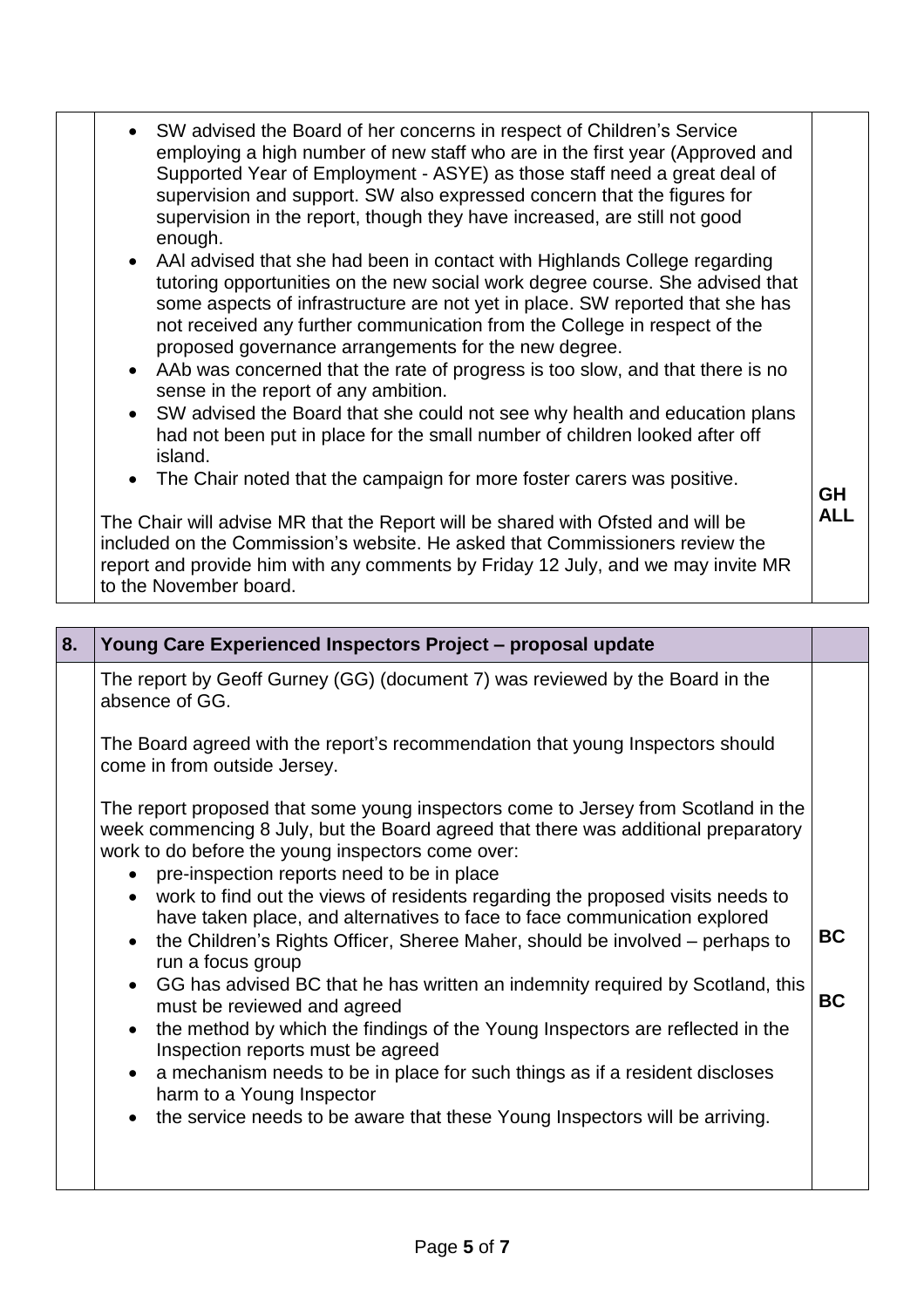| The Board was conscious that they valued the 'lived experience' of residents, and do<br>not want a lengthy delay to this process, so that work needs to be completed swiftly.<br>If possible, the visits should be completed prior to the Ofsted Progress Inspection<br>Report being published so that the voices of Young People could be included. |           |  |
|------------------------------------------------------------------------------------------------------------------------------------------------------------------------------------------------------------------------------------------------------------------------------------------------------------------------------------------------------|-----------|--|
| The Board agreed what when the CId steps into her role as Chief Inspector, they are<br>happy for her to take this forward if all the preparatory work has been completed.<br>Meanwhile, depending on the communication GG has already made with Children's                                                                                           | <b>AM</b> |  |
| Services, the Chair will write to MR advising that the JCC is considering taking this<br>path and would welcome help and support to make the scheme effective                                                                                                                                                                                        | <b>GH</b> |  |

| 9 <sub>1</sub> | <b>Standing item: Review of Strategic Risk Register</b>                                                                                                                                                                                                                                                                                                                                                                                                                                                                                   |           |
|----------------|-------------------------------------------------------------------------------------------------------------------------------------------------------------------------------------------------------------------------------------------------------------------------------------------------------------------------------------------------------------------------------------------------------------------------------------------------------------------------------------------------------------------------------------------|-----------|
|                | The risk register (document 8) was considered by the Board and the following<br>amendments were made:<br>• Risk 1.3 can be removed<br>• Risk 1.6: description to be amended to 'Risk we cannot complete all pre-<br>registration inspections and processing of applications for new services.'; 'A<br>plan is in place for Q3 and Q4' to be added to the controls; the impact score to<br>reduce to 4.<br>• Risk 2.2: 'Workshops and visits to Regulated Activities; to be added to the<br>controls; the likelihood score to reduce to 2. |           |
|                | The HGPS is to develop an operational risk register for presentation at the<br>September Board.                                                                                                                                                                                                                                                                                                                                                                                                                                           | <b>BC</b> |

| 10. Papers for Noting from Egress                                                                                                                                                                                                                                                  |  |
|------------------------------------------------------------------------------------------------------------------------------------------------------------------------------------------------------------------------------------------------------------------------------------|--|
| It was noted that Commissioners have all seen and discussed the thee papers as<br>follows:<br>RSPH report on Regulation of Cosmetic Procedures<br>• Commissioner for Children and Young People (Jersey) Law 201-<br>Minutes of Children's Strategic Partnership Board<br>$\bullet$ |  |

### **11. Any Other Business**

| III VUIVI PUJIIIVJJ                                                                                                                                                                                                                                                                                                                                                                                                                                       |           |  |  |  |
|-----------------------------------------------------------------------------------------------------------------------------------------------------------------------------------------------------------------------------------------------------------------------------------------------------------------------------------------------------------------------------------------------------------------------------------------------------------|-----------|--|--|--|
| • Given the amount of paperwork that registration under the Regulation of Care<br>(Jersey) Law 2014 (RoCL) required, it was felt that service providers should<br>receive thanks from the Board when their applications were complete, and the<br>Chair will draft a letter.<br>• The Chair advised that a policy officer had been appointed to work with both<br>Jersey and Guernsey to facilitate the creation of a pan-island regulatory<br>authority. | <b>GH</b> |  |  |  |
| The Doodle Poll for 2020 dates will be reviewed so that Commissioners can<br>$\bullet$<br>organise their diaries<br>• SW commented that when the Care Inquiry was reported on, the JCC was not<br>in the public eye, as much as the Children's Commissioner, and we may need<br>to raise our profile.                                                                                                                                                     | MВ        |  |  |  |